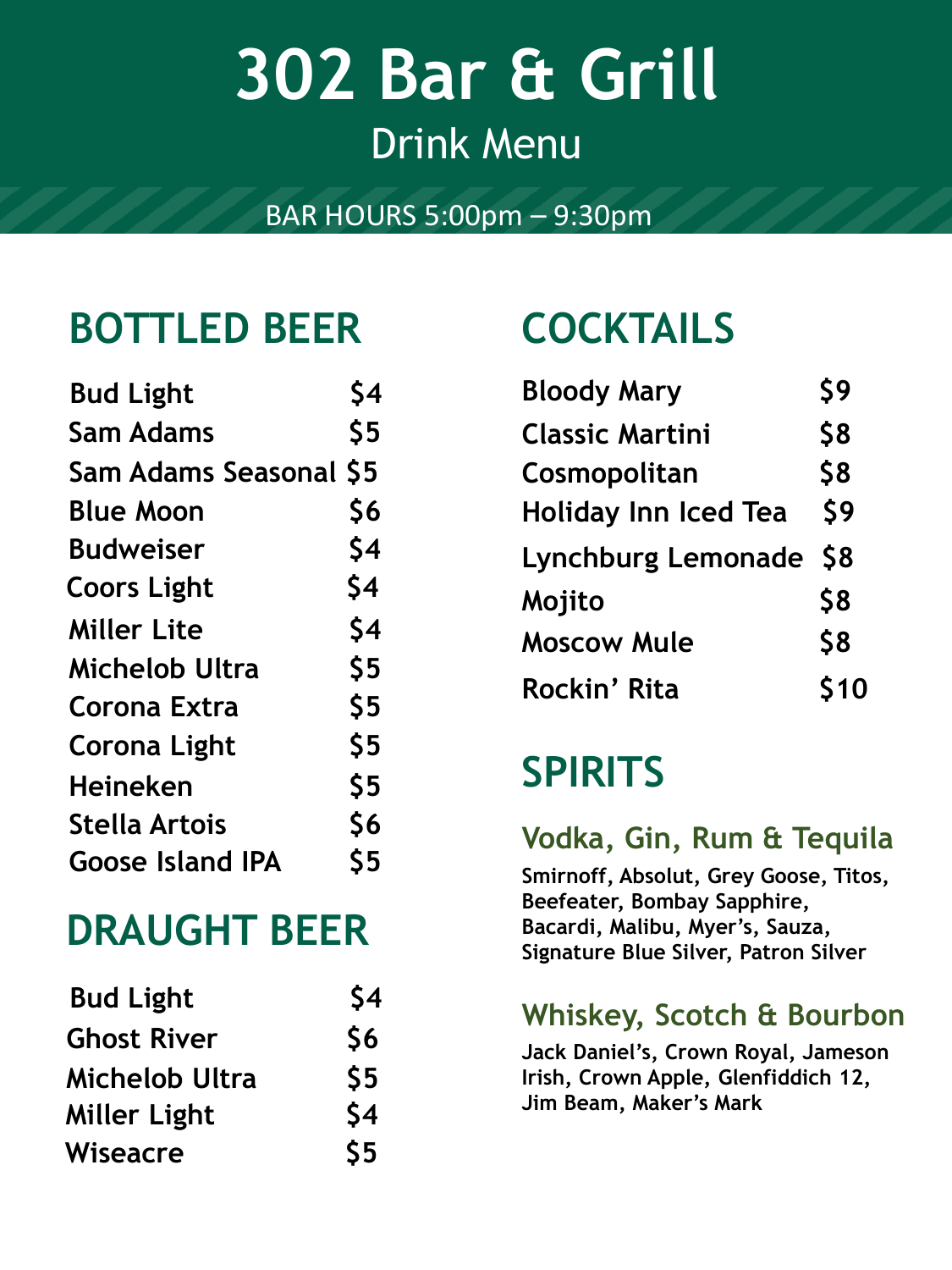# **302 Bar & Grill** Drink Menu

BAR HOURS 5:00pm – 9:30pm

| <b>WHITE WINE</b>                    | <b>Glass</b> | <b>Bottle</b> |
|--------------------------------------|--------------|---------------|
| Pinot Grigio - Danzante, Italy       | \$7          | \$23          |
| Chardonnay - Canyon Road, CA         | \$6          | \$20          |
| Chardonnay - Kendall-Jackson, CA     | \$9          | \$30          |
| Sauvignon Blanc - Matua, NZ          | \$8          | \$26          |
| Riesling - Chateau Ste. Michelle, WA | \$8          | \$26          |
| <b>RED WINE</b>                      |              |               |
| Pinot Noir - Monterey Vineyards, CA  | \$8          | \$26          |
| <b>Merlot - Canyon Road, CA</b>      | \$6          | \$20          |
| Cabernet Sauvignon-Canyon Road, CA   | \$6          | \$20          |
| Cabernet Sauvignon-Kendall-Jackson   | \$12         | <b>\$38</b>   |
| Red Blend - 14 Hands Stampede, WA    | \$7          | \$23          |
| Pinot Noir - Meiomi, CA              | \$12         | \$38          |
| Merlot - Napa Valley, CA             | \$12         | \$38          |
| <b>ROSE &amp; BLUSH WINE</b>         |              |               |
| White Zinfandel - Beringer, CA       | \$6          | \$20          |
| Rose - Day Owl, CA                   | \$8          | \$26          |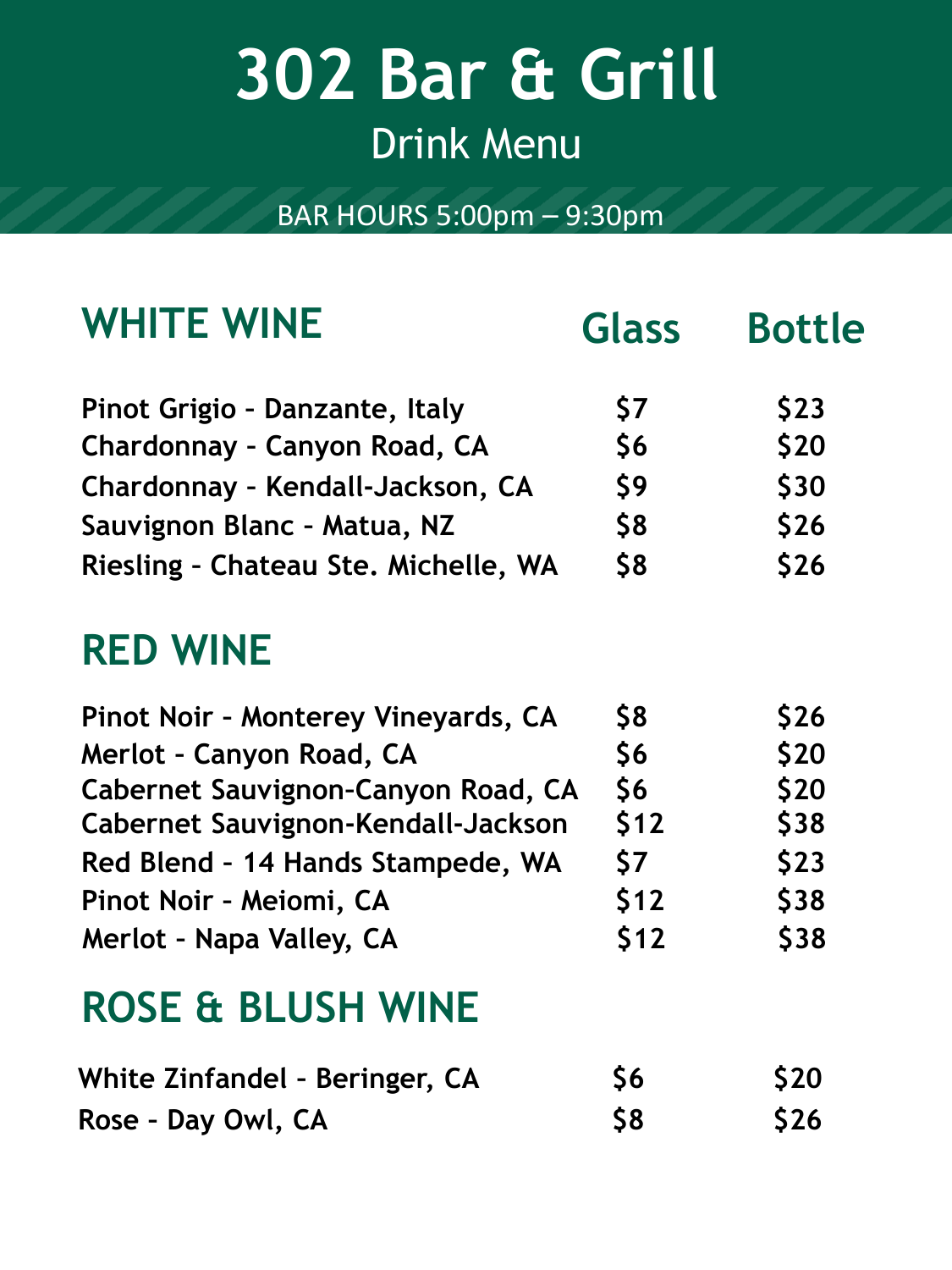# **302 Bar & Grill** Dinner Menu

Dinner Served 5:30pm – 9:30pm

# **APPETIZERS**

#### **Buffalo Wings \$9**

6 wings flash-crisped and sauce slathered. With carrot and celery sticks. Buffalo, BBQ, Honey Sriracha or Garlic Parmesan. 1590 CAL

#### **Quesadilla \$7 Add Chicken \$2 Add Steak \$6**

Peppers, onions and a blend of cheeses grilled in a buttery tortilla. Served with salsa and sour cream. 1000 CAL

#### **Chicken Strips \$9**

Crispy chicken strips served w/French fries & your choice of dipping sauce. 920 CAL

## **SALADS**

#### **Caesar Salad \$8 Add Grilled Chicken \$2 Add Grilled Steak \$6**

Crisp romaine lettuce, shaved Parmesan cheese and croutons tossed in Caesar dressing. 650 CAL

#### **Crispy Chicken Salad \$13**

Crispy chicken strips tossed in romaine lettuce w/cherry tomatoes & sliced onion w/your choice of dressing. 960 CAL

### **VEGAN**

#### **Beyond Burger \$10**

4 ozs Vegan, Kosher, Gluten & Soy free, Plant Based burger, cheddar cheese, lettuce, tomato, onion, mayonnaise, served w/your choice of one side. 580 CAL

#### **Call-In/To-Go – Dial Ext: 7100** Pick-up at the bar. Delivery not available.

# **BURGERS & SANDWICHES**

All of our burgers are served with lettuce, tomato, onions & pickles.

#### **Classic Burger \$10**

8 oz of char-broiled Angus, bacon, cheddar cheese, lettuce, tomato, onion, mayonnaise, served w/your choice of one side. 960 CAL

#### **BBQ Bacon Cheddar Burger \$13**

8 oz of char-broiled Angus, seasoned & topped w/barbecue sauce, crisp bacon & melted cheddar, served w/your choice of one side. 1380 CAL

#### **Build Your Own Burger \$13**

8 oz of char-broiled Angus topped w/your choice of the following toppings: Cheddar, Swiss or Pepper Jack cheese, Grilled Onions, Sautéed Mushrooms, Jalapeño Peppers, Bacon and/or Fried Egg served w/your choice of one side. 770+ CAL

#### **Tuscan Chicken Sandwich \$13**

Marinated chicken breast, bacon, cheddar cheese, lettuce, tomato, onion, mayonnaise, served w/your choice of one side. 1140 CAL

#### **Philly Cheese Steak/Chicken \$14.5**

Thinly sliced steak or chicken smothered w/sautéed onions, mushroom, peppers & provolone cheese on a ciabatta bread, served w/your choice of one side. 1064 CAL

#### **BLT Club Wrap \$12**

Shaved turkey, ham, bacon, lettuce, tomato, swiss & cheddar cheese wrapped in a flour tortilla served w/your choice of one side. 1300 CAL



\*Consuming raw or undercooked meats, poultry, seafood, shellfish or eggs may increase your risk of food borne illness, especially if you have certain medical conditions.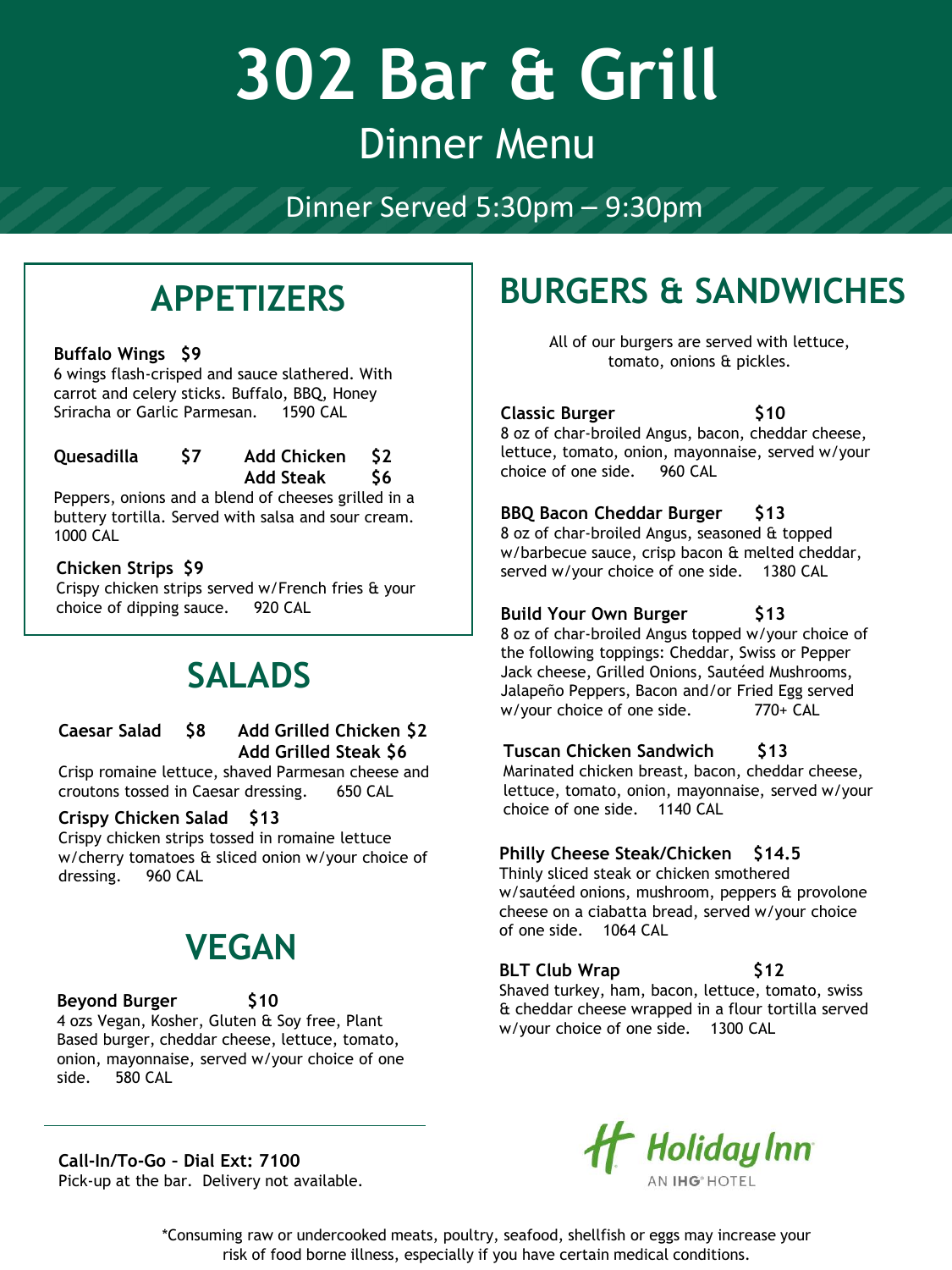# **302 Bar & Grill** Dinner Menu

Dinner Served 5:30pm – 9:30pm

### **ENTREES SIDES**

**Southern Fried Catfish & Shrimp \$17** Crispy fried catfish fillets & shrimps coated in a seasoned cornmeal crust served w/tarter sauce & French Fries or Hush Puppies. 1258 CAL

**Garlic-Butter Grilled Sirloin \$25** A center cut, choice Top Sirloin grilled, basted w/garlic butter served w/Mashed Potato or Seasonal Vegetables. 832 CAL

**Blackened Chicken Alfredo \$15** Penne pasta with roasted garlic, mushrooms, cherry tomatoes served w/grilled Ciabatta and Side Salad. 1260 CAL

**Monterey Grilled Chicken \$12** Tender grilled chicken breast topped w/barbecue sauce, diced tomatoes, crisp bacon & Monterey Jack Cheese served w/your choice of one side. 550 CAL

**Fish & Chips \$10.5** The English Classic! Wild caught Alaskan Cod, beer battered, fried golden brown served w/tartar sauce, & French Fries.

# **DRINKS**

| Coffee             | \$2.5 |
|--------------------|-------|
| Tea                | \$2.5 |
| Milk               | \$2.5 |
| <b>Soft Drinks</b> | \$2.5 |
| Orange Juice       | \$3.5 |
| <b>Apple Juice</b> | \$3.5 |
|                    |       |

**Call-In/To-Go – Dial Ext: 7100** Pick-up at the bar. Delivery not available.

| <b>French Fries</b>        | <b>280 CAL</b> |                | \$4 |
|----------------------------|----------------|----------------|-----|
| <b>Onion Rings</b>         | <b>275 CAL</b> |                | \$5 |
| <b>Pub Chips</b>           | <b>540 CAL</b> |                | \$4 |
| Seasonal Vegetables 30 CAL |                |                | \$5 |
| <b>Rice Pilaf</b>          | <b>210 CAL</b> |                | \$5 |
| <b>Mashed Potatoes</b>     |                | <b>200 CAL</b> | \$5 |

## **KIDS MENU**

Includes choice of milk or soft drink

| <b>Grilled cheese with fries</b>  | \$5. |
|-----------------------------------|------|
| <b>Chicken tenders with fries</b> | S5.  |
| Cheeseburger with fries           | \$5. |

*\*\*Available at Holiday Inn® Hotels in the US and Canada. Kids Eat Free is available for kids age 11 and under when ordering in the hotel's restaurant from the Kid's Menu and when accompanied by a family member dining from the regular menu. For registered guests only. Limit 4 kids per dining family. Not available for room service or with room rates negotiated for groups of 10 or more rooms, travel industry rates or employee rates.*

# **DESSERTS**

**Brownie Sundae \$6** 1010 CAL

**NY Cheesecake \$6** 800 CAL



\*Consuming raw or undercooked meats, poultry, seafood, shellfish or eggs may increase your risk of food borne illness, especially if you have certain medical conditions.